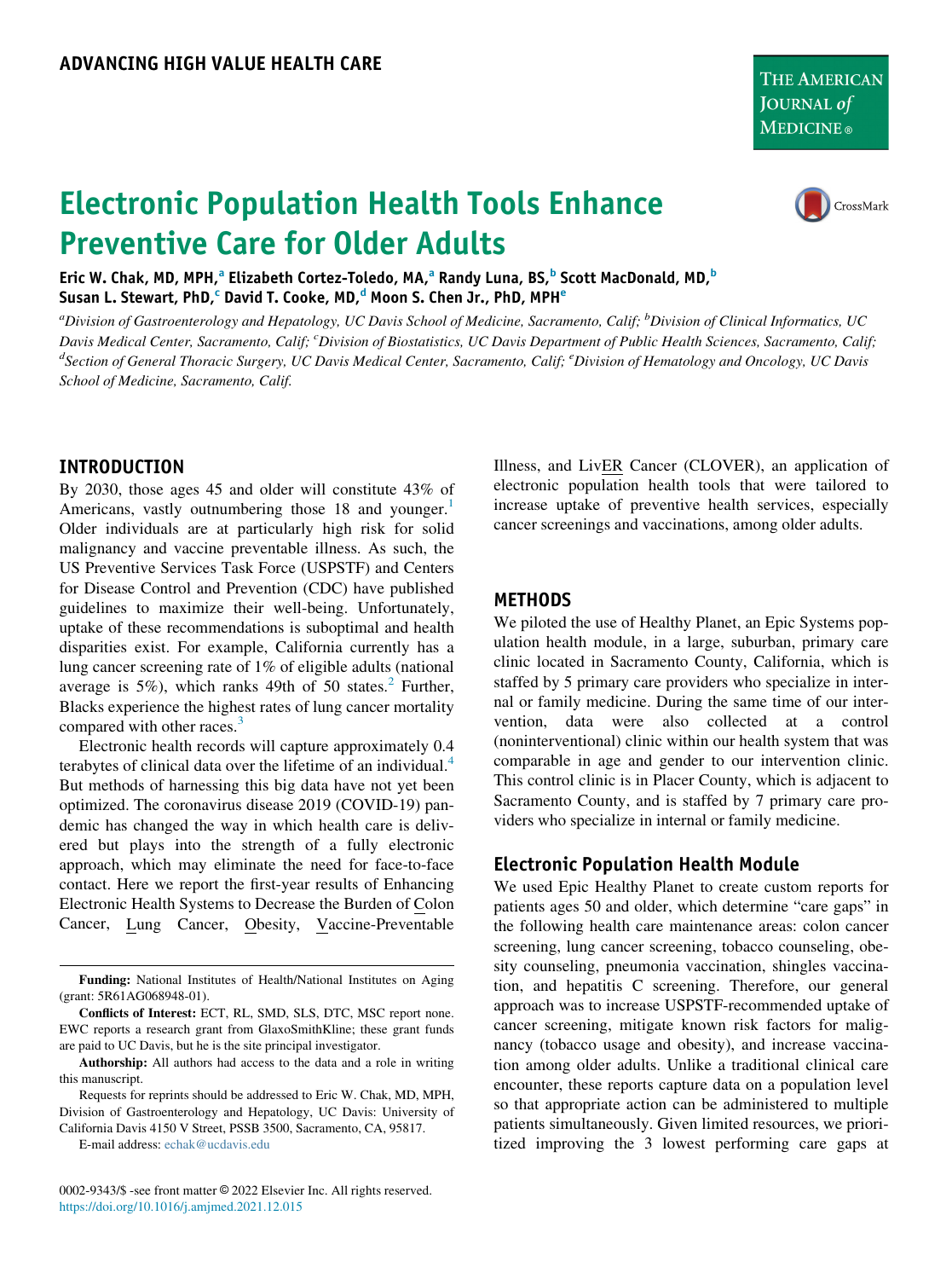<span id="page-1-0"></span>

| Care Gap                          | USPSTF/CDC Criteria                                                                 | <b>Health Service</b>                                                                                  | <b>Barriers to Uptake</b>                                                                                                                                             | Interventions                                                                                                                                                              |
|-----------------------------------|-------------------------------------------------------------------------------------|--------------------------------------------------------------------------------------------------------|-----------------------------------------------------------------------------------------------------------------------------------------------------------------------|----------------------------------------------------------------------------------------------------------------------------------------------------------------------------|
| Shingles Vaccination (SV)         | Age $\geq$ 50                                                                       | Shingrix vaccine                                                                                       | • Cost coverage for<br>Medicare D recipients<br>• Tracking of vaccines<br>administered at outside<br>pharmacies                                                       | • Bulk ordering of vac-<br>cines and messaging<br>• Telephone<br>consultation<br>• Electronic SV recon-<br>ciliation with retail<br>pharmacies                             |
| Lung Cancer Screening<br>$(LCS)*$ | • Age 55-80<br>• 30 pack-year smoking<br>• Active smoker or quit<br>within 15 years | Low-dose computed<br>tomography (CT) lung                                                              | • Complex criteria (phy-<br>sician and patient<br>knowledge gap)<br>. Need for shared deci-<br>sion-making                                                            | • Telephone consulta-<br>tion and CT ordering<br>prior to PCP<br>appointment<br>• PVP-initiated shared<br>decision-making or<br>referral to comprehen-<br>sive LCS program |
| Obesity Counseling (OC)           | Body Mass Index $\geq$ 30                                                           | • Weight and nutrition<br>group classes<br>• One-on-one consulta-<br>tion with registered<br>dietician | • Patients unaware of<br>their diagnosis or they<br>are aware and are reluc-<br>tant to seek help<br>· Physician reluctance<br>to discuss diagnosis and<br>management | • Bulk messaging of<br>"wellness letter" detail-<br>ing OC resources<br>• Patient education<br>videos imbedded in bulk<br>messages<br>• PCP-focused OC<br>education        |

CDC = Centers for Disease Control and Prevention; PCP = primary care provider; PVP = previsit planner; USPSTF = United States Preventive Services Task Force.

<span id="page-1-1"></span>\*2013 USPSTF lung cancer screening criteria was used due to concerns for insurance coverage of screening for new criteria which was published March 9, 2021.

baseline first. These were shingles vaccination, lung cancer screening, and obesity counseling.

#### Previsit Planning Workflow

A nonphysician previsit planner accessed the Epic Healthy Planet Reporting Workbench to view health care maintenance reports and determine care gaps. Each care gap presented unique challenges and, therefore, had a distinct workflow ([Table 1](#page-1-0)). For shingles vaccination, privately insured patients may obtain their vaccine without charge in clinic. Therefore, the clinic asked us to focus on the more difficult task of vaccinating patients with Medicare Part D insurance, which only covers the cost of vaccination at retail pharmacies. To increase shingles vaccination adherence, vaccinations were bulk ordered to a local retail pharmacy partner. The previsit planner would send bulk electronic messages and call patients by telephone to remind them of their need for shingles vaccination. The previsit planner would then follow up to ensure completion of the vaccine series and automated vaccination reconciliation was implemented

Lung cancer screening is difficult to achieve due to complex age and smoking history criteria and need for shared decision-making, which is time-consuming and often

scuttled. To overcome this, the previsit planner was trained in lung cancer screening shared decision-making and contacted patients prior to their primary care provider appointments. Alternately, if patients desired to consult with a physician, we would refer to our institutional Comprehensive Lung Cancer Screening Program, but this would require an additional clinical encounter. Once the patient agreed to be screened, low-dose computed tomography (CT) of the lung was ordered, and results were followed by the previsit planner.

For obesity counseling, the previsit planner sent bulk messages weekly informing patients with upcoming primary care provider appointments of free weight loss classes and formal video consultation with registered dieticians. Patient-facing educational videos (Emmi) regarding nutrition and exercise were embedded in these bulk messages for patients to review on their own time. In addition, the use of validated primary care provider-facing obesity counseling education was piloted.<sup>5</sup>

When multiple care gaps required closure, the previsit planner sought to close them in one encounter ("bundling"). Video visits (ExtendedCare Telehealth) were preferred and fully integrated applications on smartphone and tablets. In addition, our reports filter by race and ethnicity allowing us to perform targeted outreach to high-risk populations. For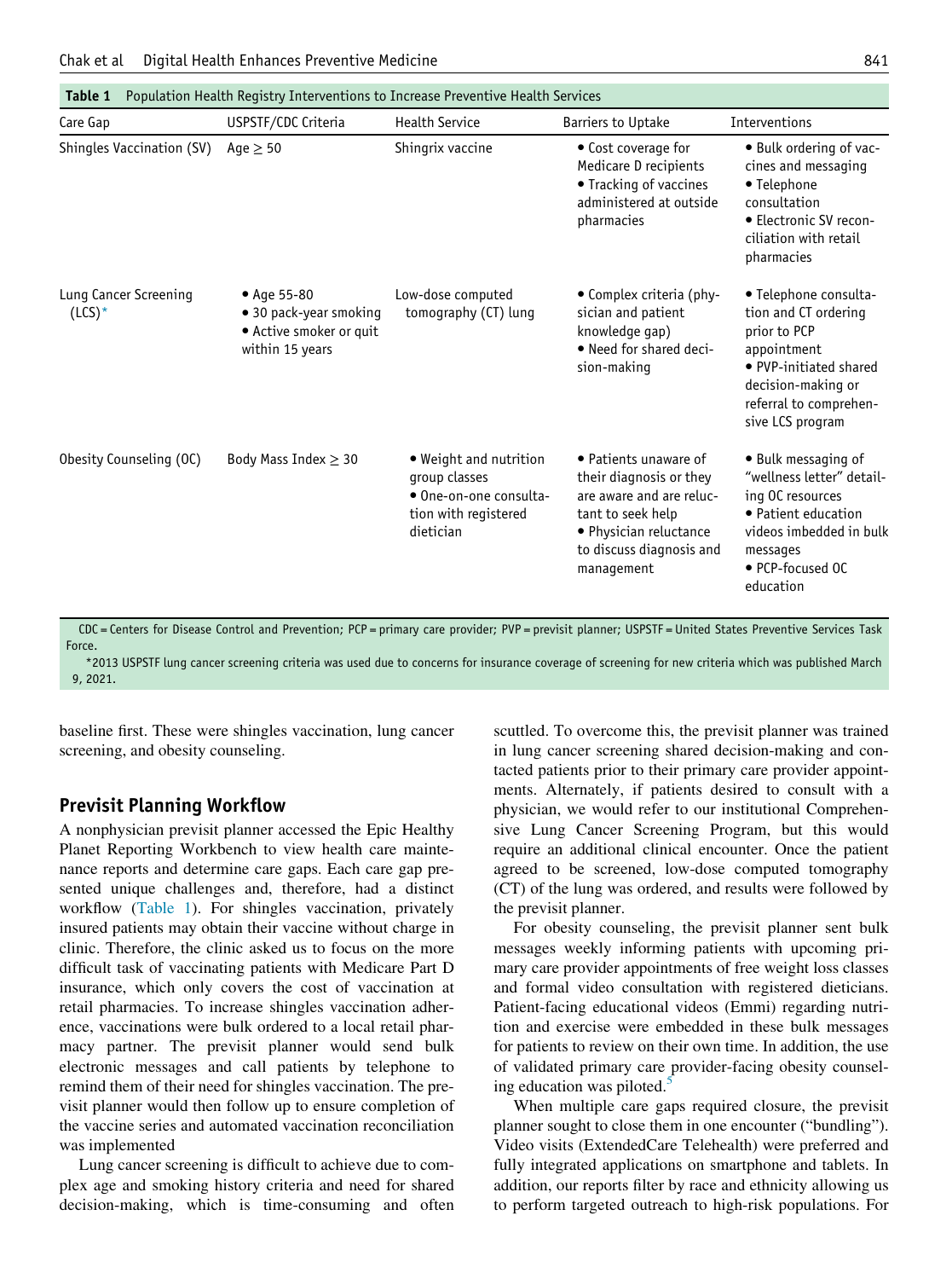<span id="page-2-0"></span>

| Table 2<br>Relative Change in Adherence to CLOVER Care Gaps (INTERVENTION) |                                |           |                      |                       |                          |  |  |  |
|----------------------------------------------------------------------------|--------------------------------|-----------|----------------------|-----------------------|--------------------------|--|--|--|
| Care Gap                                                                   | <b>Health Service</b>          | #Eligible | #Adherent(July 2020) | #Adherent (June 2021) | Relative Change (95% CI) |  |  |  |
| Tobacco Use                                                                | Counseling                     | 418       | 310                  | 313                   | $1\%$ (0%-3%)            |  |  |  |
| Pneumonia                                                                  | PCV13 or PPSV23 Vaccination    | 3,500     | 2,212                | 2,317                 | $5\%$ (4%-6%)            |  |  |  |
| Hepatitis C                                                                | Hepatitis C Antibody Screening | 4,495     | 2,827                | 2,854                 | $1\%$ (1%-1%)            |  |  |  |
| Colon Cancer                                                               | Colonoscopy, FIT, or Stool DNA | 4,495     | 2,805                | 2,908                 | $4\%$ (3%-4%)            |  |  |  |
| <b>Shingles</b>                                                            | Shingrix Vaccination           | 7.257     | 1,350                | 1,821                 | 35% (31%-39%)            |  |  |  |
| Lung Cancer                                                                | Low Dose CT Scan Lung          | 280       | 17                   | 53                    | 212% (119%-378%)         |  |  |  |
| <b>Obesity</b>                                                             | Counseling                     | 1,662     | 50                   | 113                   | 126% (87%-183%)          |  |  |  |

the pilot, we focused specifically on contacting Blacks eligible for lung cancer screening.

## Statistical Analysis

For each recommendation, we computed the proportion of eligible patients who were adherent in July 2020 (baseline) and the proportion adherent as of June 2021 at the CLO-VER intervention clinic and control clinic, which was comparable in age and gender. The relative change in adherence was computed as the ratio of the difference in proportion adherent divided by the proportion adherent at baseline; a 95% confidence interval (CI) was estimated, and the clinics were compared with respect to change in adherence using a multinomial model with generalized logit link. Statistical significance was assessed at the 0.05 level (2 sided).

## RESULTS

At our intervention clinic, baseline adherence of the CLO-VER care gaps was 74% (tobacco counseling), 63% (pneumonia vaccination), 63% (hepatitis C screening), 62% (colon cancer screening), 19% (shingles vaccination), 6% (lung cancer screening), and 3% (obesity counseling). As mentioned previously, we chose to focus on the lowest 3 performing care gaps (shingles vaccination, lung cancer screening, and obesity counseling). For these, we improved adherence by 35% (95% CI 31%-39%), 212% (95% CI 119%-378%), and 126% (95% CI 87%-183%), respectively [\(Table 2\)](#page-2-0) at the intervention clinic. All 5 Black patients eligible for lung cancer screening were contacted, and 2 of 2 who were deemed appropriate based on age and smoking history completed screening.

The intervention clinic (53% were ages 50-80 and 57% were female) and control clinic (57% were ages 50-80 and 58% were female) were comparable in age and gender. The relative changes in adherence for shingles vaccination, lung cancer screening, and obesity counseling at the control clinic were 39% (95% CI 36%-43%), 40% (13%-128%), and 6% (4%-11%), respectively ([Table 3](#page-2-1)). Compared to control, the intervention clinic had significantly larger increases in adherence to lung cancer screening (212% vs 40%,  $P = .012$ ), obesity counseling (126% vs 6%,  $P <$ .0001), and colon cancer screening  $(4\% \text{ vs } 1\%, \text{ p} < .0001)$ , but significantly smaller increases in tobacco counseling (1% vs 7%,  $P = .0053$ ) and pneumonia vaccination (5% vs 8%,  $P = .0003$ ). There were no statistically significant differences in adherence to hepatitis C screening (1% vs 1%,  $P = .5243$ ) and shingles vaccination (35% vs 39%)  $P = .0945$ ) between the 2 clinics.

#### **DISCUSSION**

CLOVER is an efficient and effective model for increasing preventive health services uptake. It deploys a small team that can improve the well-being of thousands of patients by harnessing big data. When compared to the control clinic, statistically and clinically significant increases in lung cancer screening and obesity counseling have resulted despite the COVID-19 pandemic. There was no statistically significant difference in shingles vaccination between the 2 clinics despite our intervention. This could have been due to concurrent COVID-19 vaccination campaigns during the time of our study, which made patients and primary care providers more aware of vaccine deficiencies in general. Statistically significant differences in colon cancer screening, tobacco counseling, and pneumonia vaccination were also

<span id="page-2-1"></span>

| Relative Change in Adherence to CLOVER Care Gaps (CONTROL)<br>Table 3 |                                |            |                      |                       |                          |  |  |  |
|-----------------------------------------------------------------------|--------------------------------|------------|----------------------|-----------------------|--------------------------|--|--|--|
| Care Gap                                                              | <b>Health Service</b>          | # Eligible | #Adherent(July 2020) | #Adherent (June 2021) | Relative Change (95% CI) |  |  |  |
| Tobacco                                                               | Counseling                     | 192        | 102 (53%)            | 109 (57%)             | 7% (3%-15%)              |  |  |  |
| Pneumonia                                                             | PCV13 or PPSV23 Vaccination    | 3884       | 2226 (57%)           | 2394 (62%)            | $8\%$ (6%-9%)            |  |  |  |
| Hepatitis C                                                           | Hepatitis C Antibody Screening | 3958       | 2375 (60%)           | 2402 (61%)            | $1\%$ (1%-2%)            |  |  |  |
| Colon Cancer                                                          | Colonoscopy, FIT, or Stool DNA | 4040       | 2666 (66%)           | 2688 (67%)            | $1\%$ (1%-1%)            |  |  |  |
| <b>Shingles</b>                                                       | Shingrix Vaccination           | 6432       | 1415 (22%)           | 1973 (31%)            | 39% (36%-43%)            |  |  |  |
| Lung Cancer                                                           | Low Dose CT Scan Lung          | 138        | $10(7\%)$            | 14 (10%)              | 40% (13%-128%)           |  |  |  |
| <b>Obesity</b>                                                        | Counseling                     | 3305       | $248(7.5\%)$         | 264(8%)               | $6\%$ (4%-11%)           |  |  |  |